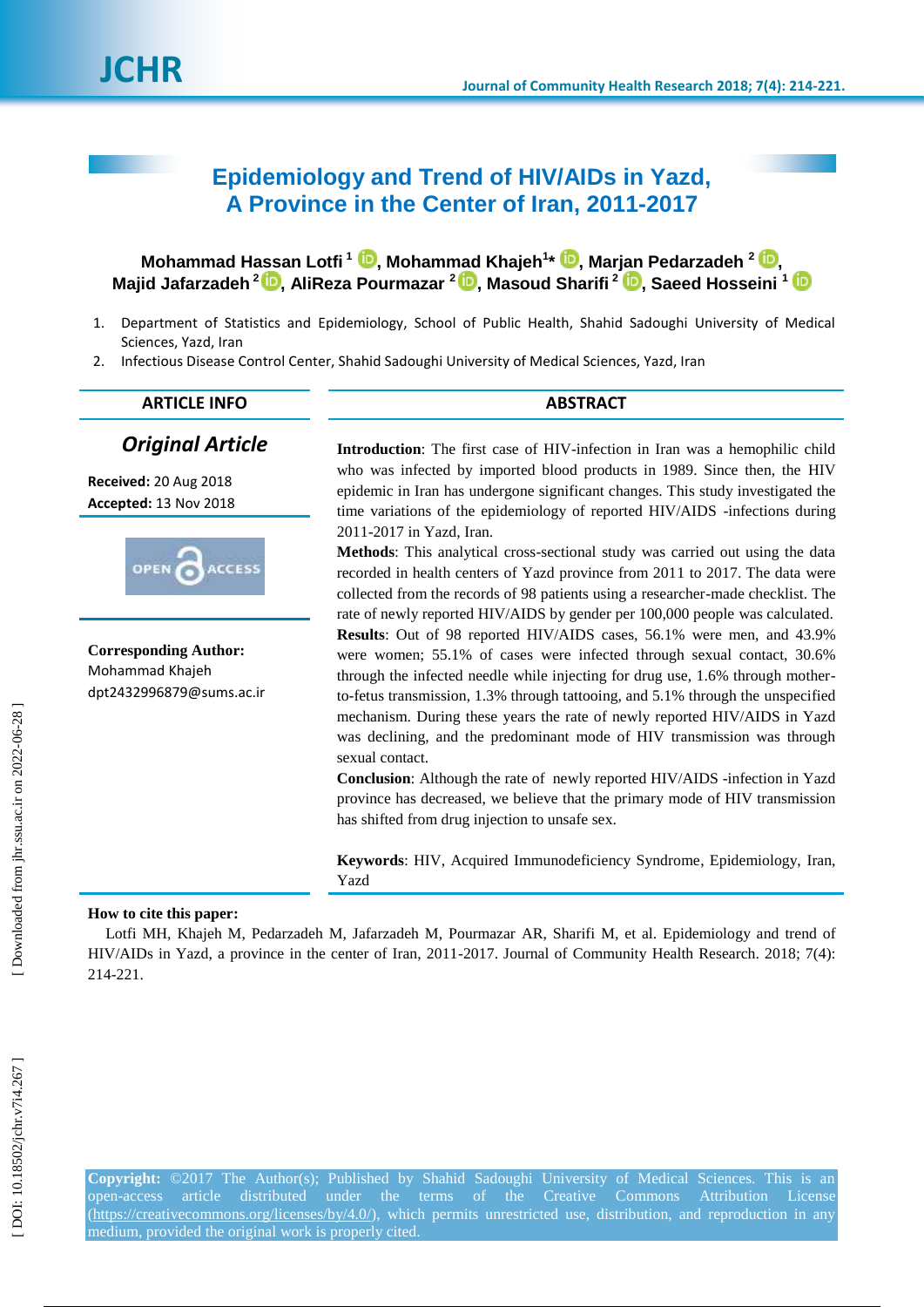## **Introduction**

HIV is an RNA retrovirus transmitted through blood and secretions (especially genital secretions). The virus propagates in immune cells and gradually eliminates the body's defensive strength  $(1)$ .

It is estimated that in 2016, the number of people infected with HIV passed  $36.7$  million  $(2)$ . Sub -Saharan Africa and especially southern Africa have the highest global HIV burden  $(70.8\%)$ <sup>(3)</sup>.

The HIV epidemic in the Middle East and North Africa (MENA ) region is concentrated primarily in high -risk populations, including IDUs , sex workers, and homosexual men<sup>(4)</sup>.

UNAIDS has estimated that between 2001 and 2012, the number of new HIV cases in the MENA region grew by 52%, which is the highest rate in the world. In the same period, the rate of AIDS related deaths in this region ha s more than doubled, while the corresponding global rate has declined by  $16\%$ <sup> $(5, 6)$ </sup>.

In 2016, the number of HIV cases in Iran reached 32670, of which 84% were male , and 16% were female  $(7)$ . However, it is estimated that the real number of HIV -infected people in Iran can be five times higher  $^{(8)}$ , which means that 75% of HIVinfected Iranian are not aware of their infection  $^{(9)}$ . A recent analysis of the AIDS epidemic in Iran has show n a growing trend of HIV infection among sex workers and homosexual men <sup>(10)</sup>. Another research has shown that the distribution of HIV cases in Iran is shifting from IDUs towards the general population, which may be attributed to the increasing rate of premarital and extramarital sexual contact especially with sex workers <sup>(11)</sup>. These relatively rapid developments in the epidemiological characteristics of AIDS among Iranians highlight the necessity of providing the healthcare officials and planners with the latest information about the epidemiological developments of this disease in different populations to facilitate the planning and management of prevention and control measures. This information can be obtained through periodic studies to reexamine the patterns of HIV transmission and to identify the high -risk groups in different populations. This information may also assist the healthcare planners to evaluate the

performance of adopted measures during different periods of time and determine which programs are best suited for available human resources, finances , facilities and to what extent they facilitate the achieving of ultimate goals and the resolution of targeted healthcare problems  $(12)$ . Therefore, the authors of this paper investigate d the epidemiology of AIDS and trends of HIV infection between 2011 and 2017 .

# **Method s**

This analytical cross -sectional study investigated the epidemiology and trends of HIV/AIDS infection in Yazd, Iran between 2011 and 2017. The statistical population consisted of all HIV/AIDS infected individuals who were identified in Yazd during the period of interest and whose personal and epidemiological information was available in the provincial health center. HIV/AIDS cases were diagnosed by testing certain groups of individuals, including suspected seropo -sitives, risk -related contacts of seropositive persons, blood donors, and prisoners, staff members in certain occupations, voluntary testers, and intravenous drug users. Tests for diagnosis included an initial test, using ELISA, and a confirmatory test, using Western Blot. The required information including the age, gender, marital status, occupation, mode of HIV transmission, addiction status, and nationality of the HIV/AIDS patients identified during this period was extracted from the infectious disease unit of Yazd Health Center using a researcher -made checklist. The collected information was imported into and analyzed by SPSS version 20. The rate of newly reported HIV/AIDS by year and gender per 100,000 people was calculated. The denominator of the rate of newly reported HIV/AIDS was obtained using the yearly reports (statistical information) published by the Yazd health department. Age and gender information of Yazd province for the year 2016 was extracted from available reports, and the population of Yazd in 2017 was calculated mathematically (using arithmetic progression ) .

The time trend s of HIV/AIDS between 2011 and 2017 were analyzed using Minitab version 18.

Downloaded from jhr.ssu.ac.ir on 2022-06-28 ]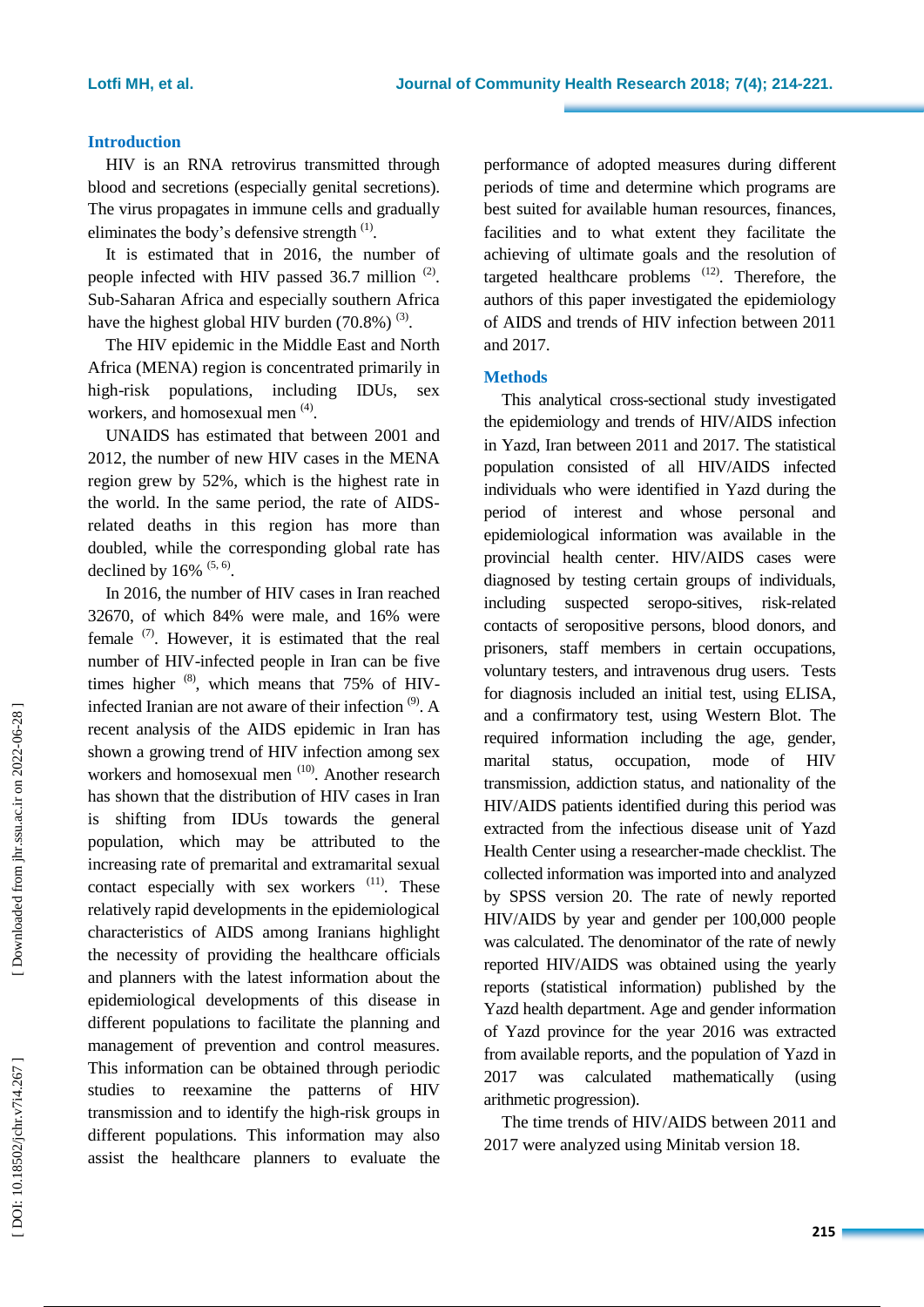# **Epidemiology and Trends of HIV/AIDS**

#### **Results**

Table 1shows the frequency of HIV/AIDS cases regarding studied variables. According to this table, between 2011 and 2017, 98 new cases of HIV/ AIDS -infection were identified in Yazd. Of these, 55 cases (56.1%) were male with an average age of 37.78 years , and 43 cases (43.9%) were female with an average age of 34.30 years. The age groups with the highest incidence of new HIV/AIDS infection were 25 -34 years (34.7%), 35 -44 years (30.6%) and 45 -54

years (18.4%) in that order. In the six -year period between 2011 and 2017, 55.1% of HIV/AIDS cases identified in Yazd had been infected through sexual contact, 30.6% through the infected needle while injecting the drug, 1.6% through mother -to -fetus transmission, 1.3% through tattooing, and 5.1% through the unspecified mechanism. The most prevalent HIV/AIDS -related infection among the identified patients was hepatitis C (27.8%).

|                                    | <b>Variables</b>             | N(%)     |
|------------------------------------|------------------------------|----------|
|                                    | Men                          | 55(56.1) |
| <b>Sex</b>                         | Women                        | 43(43.9) |
|                                    | $1 - 14$                     | 6(6.1)   |
|                                    | 15-24                        | 4(4.1)   |
|                                    | 25-34                        | 34(34.7) |
| Age(years)                         | 35-44                        | 30(30.6) |
|                                    | 45-54                        | 18(18.4) |
|                                    | $\geq 55$                    | 6(6.1)   |
|                                    | Never married                | 17(17.3) |
|                                    | Married                      | 64(65.3) |
|                                    | Divorced                     | 11(11.2) |
|                                    | Widowed                      | 6(6.1)   |
| <b>Marital status</b>              | Education                    |          |
|                                    | Illiterate                   | 16(16.3) |
|                                    | Junior Middle School or less | 48(49)   |
|                                    | Associate degree or less     | 31(31.6) |
|                                    | Bachelor degree or higher    | 3(3.1)   |
|                                    | Unemployed                   | 53(54.1) |
|                                    | Employed                     | 45(45.9) |
| <b>Job status</b>                  | Residence                    |          |
|                                    | City                         | 91(92.9) |
|                                    | Village                      | 7(7.1)   |
|                                    | Iranian                      | 95(69.9) |
| <b>Nationality</b>                 | Afghan                       | 3(3.1)   |
|                                    | Yes                          | 22(22.4) |
| <b>Consuming substances</b>        | No                           | 76(77.6) |
|                                    | Yes                          | 3(3.1)   |
| <b>History of traveling abroad</b> | N <sub>o</sub>               | 95(96.9) |
|                                    | drug addiction               | 30(30.6) |
|                                    | Sexual contact               | 54(55.1) |
| <b>Transmission mode</b>           | Mother to child              | 6(6.1)   |
|                                    | Tattoo                       | 3(3.1)   |
|                                    | Unknown                      | 5(5.1)   |
|                                    | Hepatitis C                  | 27(27.8) |
| <b>AIDS-related infections</b>     | Hepatitis B and C            | 2(2.1)   |
|                                    | Tuberculosis                 | 4(4.1)   |
|                                    | Hepatitis C and Tuberculosis | 4(4.1)   |

**Table 1.** Frequency of HIV cases in Yazd province regarding studied variables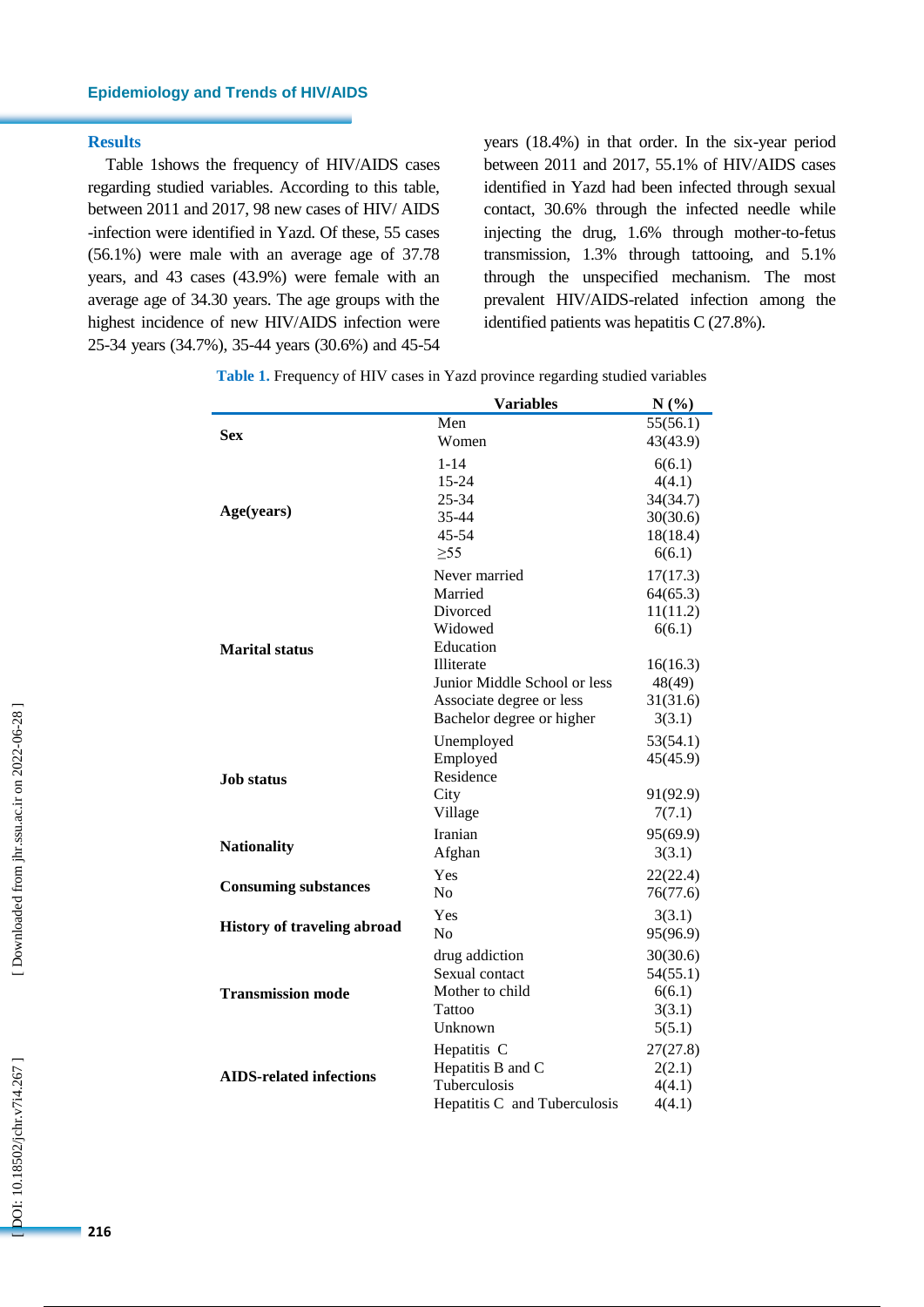Table 2 shows the distribution and the rate of newly reported HIV/AIDS cases during the studied period. This table shows a steady decline in the rate of newly reported HIV/AIDS among men from 2011 to 2017. Among women, however, the rate of newly

reported has had a decreasing trend between 2011 and 2015, an increasing trend between 2015 and 2016, and again a decreasing trend between 2016 and 2017. These trends in the rate of newly reported HIV/AIDS cases are also portrayed in Figure 1.

**Table 2.** Newly reported cases of HIV/AIDS by gender in Yazd province (per 100,000 people)



**Figure 1.** Time variation the rate of newly reported HIV/AIDS cases in Yazd province (2011-2017)

Figure 2 shows the trends of the mode of HIV transmission in Yazd province. According to this figure, between 2011 and 2017, HIV transmission

through drug injection has decreased , and the cases of sexually transmitted HIV have increased.



Figure 2. HIV transmission model in Yazd province (2011-2017)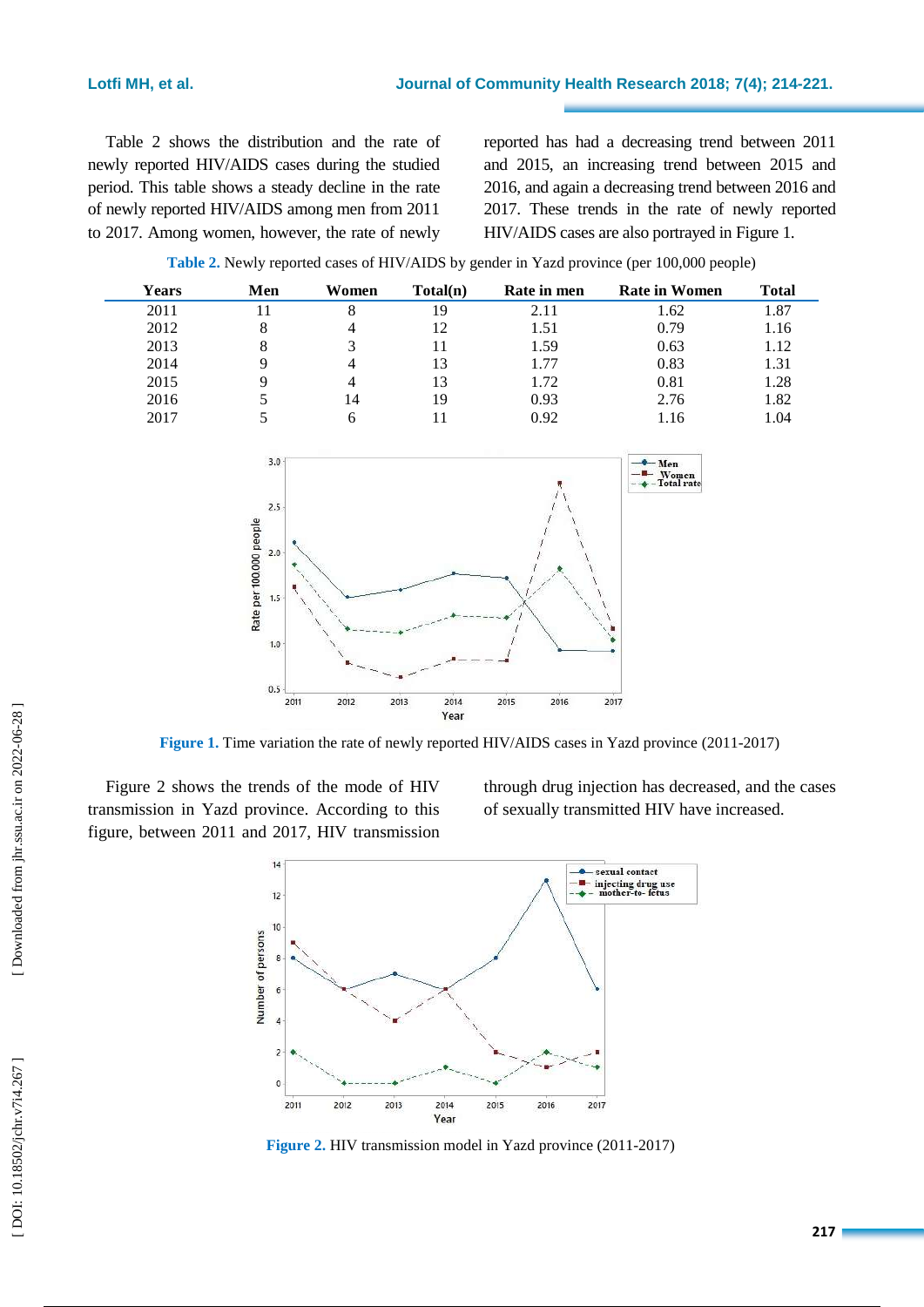Table 3 shows the frequency of HIV/AIDS infections through different transmission modes regarding studied variables. According to this table, between 2011 and 2017, 49.1% of HIV/AIDS cases

in men were infected through a needle (drug injection ) , and 36.4% were infected through sex. Among women, the majority of HIV/AIDS cases (79.1%) were infected through sexual contact .

|  | Table 3. Mode of HIV transmission in Yazd province regarding studied variables |  |  |  |
|--|--------------------------------------------------------------------------------|--|--|--|
|  |                                                                                |  |  |  |

| <b>Variables</b>            | <b>Sexual contact</b> | <b>Drug Injection</b> | Mother to child | <b>Tattoo</b> | <b>Unknown</b> |
|-----------------------------|-----------------------|-----------------------|-----------------|---------------|----------------|
| <b>Sex</b>                  |                       |                       |                 |               |                |
| Men                         | 20(36.4)              | 27(49.1)              | 3(5.5)          | 3(5.5)        | 2(3.6)         |
| Women                       | 34(79.1)              | 3(7)                  | 3(7)            |               | 3(7)           |
| Age(years)                  |                       |                       |                 |               |                |
| $1 - 14$                    |                       |                       | 6(100)          |               |                |
| 15-24                       | 2(50)                 | 1(25)                 |                 |               | 1(25)          |
| 25-34                       | 25(73.5)              | 8(23.5)               |                 |               | 1(2.9)         |
| 35-44                       | 14(46.7)              | 13(43.3)              |                 | 1(3.3)        | 2(6.7)         |
| 45-54                       | 8(44.4)               | 7(38.9)               |                 | 2(11.1)       | 1(5.6)         |
| $\geq 55$                   | 5(83.8)               | 1(16.7)               |                 |               |                |
| <b>Marital status</b>       |                       |                       |                 |               |                |
| Never married               | 7(41.2)               | 4(23.5)               | 6(35.3)         |               |                |
| Married                     | 35(54.7)              | 21(32.8)              |                 | 3(4.7)        | 5(7.8)         |
| Divorced                    | 8(72.7)               | 3(27.3)               |                 |               |                |
| Widowed                     | 4(66.7)               | 2(33.3)               |                 |               |                |
| <b>Education</b>            |                       |                       |                 |               |                |
| Illiterate                  | 7(43.8)               | 4(25)                 | 5(31.2)         |               |                |
| Associate degree or less    | 44(55.7)              | 26(32.9)              | 1(1.3)          | 3(3.8)        | 5(6.3)         |
| Bachelor degree or higher   | 3(100)                |                       |                 |               |                |
| <b>Consuming substances</b> |                       |                       |                 |               |                |
| Yes                         | 7(31.8)               | 13(59.1)              |                 | 1(4.5)        | 1(4.5)         |
| N <sub>0</sub>              | 47(61.8)              | $17(22.4)$ *          | 6(7.9)          | 2(2.6)        | 4(5.3)         |
| <b>Job status</b>           |                       |                       |                 |               |                |
| Unemployed                  | 28(52.8)              | 14(26.4)              | 6(11.3)         | 2(3.8)        | 3(5.7)         |
| Employed                    | 26(57.8)              | 16(35.6)              |                 | 1(2.2)        | 2(4.4)         |

\*This subjects were not addicted and sometimes amusingly injected the drug

#### **Discussion**

This study found a decreasing trend in the number of new male HIV/AIDS cases identified in Yazd between 2011 and 2017 . Beside a short term increase between 2015 and 2016, the number of new female HIV/AIDS cases in Yazd had a generally decreasing trend as well . This decreasing trend in the number of new HIV/AIDS cases can be due to several reasons. The first reason could be the increasing public awareness about HIV and its transmission modes and a healthier attitude toward AIDS .

Nevertheless, this awareness is still below global standards, and it is imperative to achieve further improvement with the help of more effective educational programs targeting broader

groups of the population  $(13, 14)$ . Other important reasons behind the decreasing trend of new HIV incidence could be the increasing availability of addiction treatment clinics, improved training and treatment of IDUs, implementation of harm reduction programs (e.g. , distribution of disposable needles), and improved availability of alternative therapies. Given the high rate of drug injection addiction in Iran, the continuation of the above programs and efforts seems essential for preserving the decreasing trend of HIV incidence among drug users <sup>(15, 16, 17)</sup>.

Various studies have show n that drug injection (infected needle) is still the primary mode of HIV transmission in Iran. This can be due to Iran 's position at the gateway of a major drug trafficking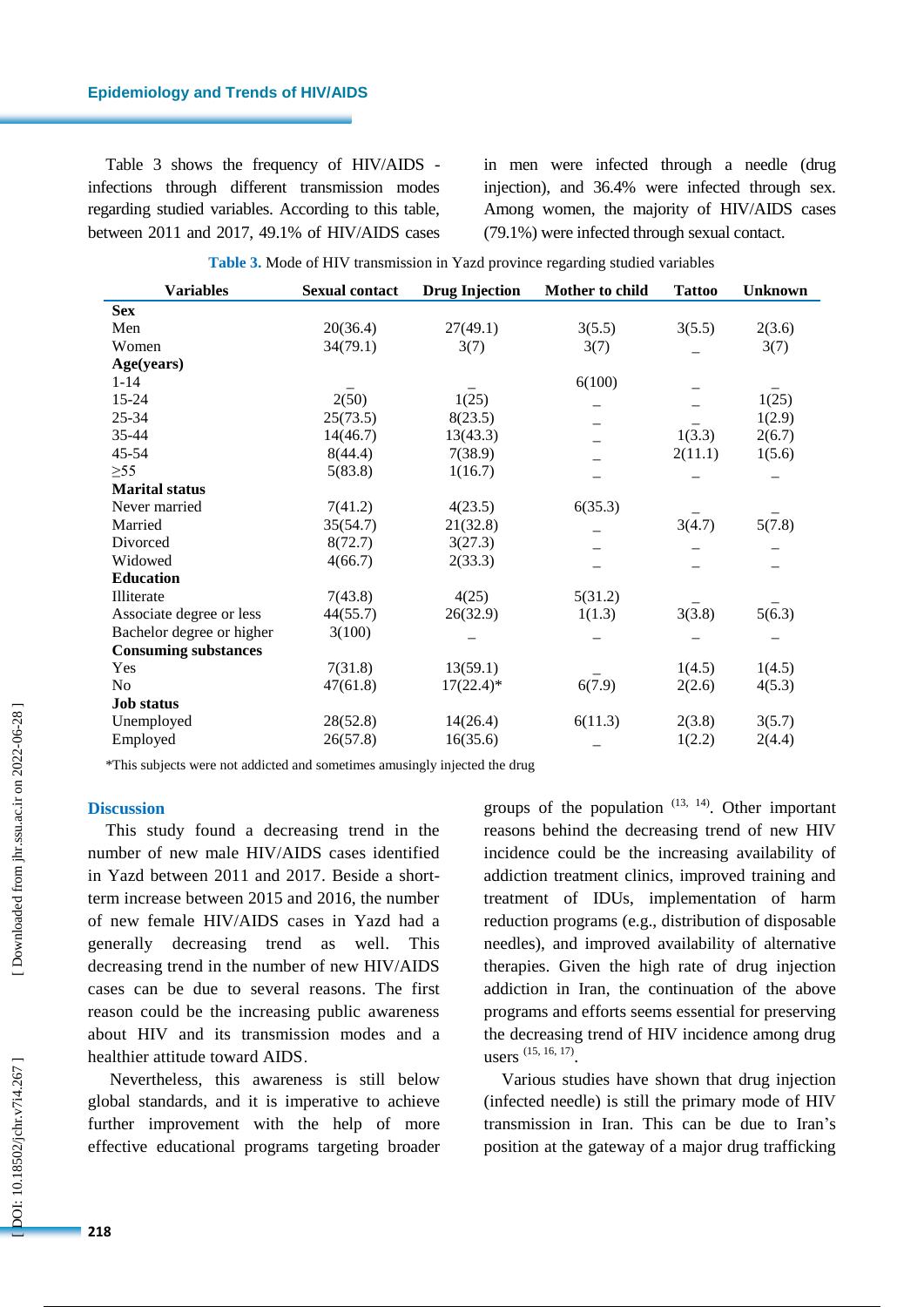route from Afghanistan, and consequently high availability of drugs and relatively high number of drug addicts, which include more than 300,000 drug injection users  $(4, 18, 19)$ . However, with the increasing rate of IDUs covered by harm reduction programs, Iran experiences a sharp dec reasing trend in the number of new AIDS cases. Recent evidence concerning the HIV epidemic in Iran shows a growing trend of HIV infection among sex workers and homosexual men, which is indicative of increased HIV transmission through sexual contact  $(10, 11)$ . Our investigation of the changes in the pattern of HIV transmission modes from 2011 to 2017 showed a gradual decrease in HIV transmission through the needle and a significantly higher rate of HIV infection through sex. This change in the pattern of HIV transmission in Yazd province is consistent with the results reported by Haghdoost et al. which showed a shift in the distribution of HIV cases from drug injection users towards the general population, probably because of the increasing rate of premarital and extramarital sexual contact especially with sex workers<sup>(11)</sup>.

According to the latest HIV report, by the end of 2016, the predominant mode of HIV transmission among Iranian women was sexual contact (74%), but among Iranian men, it was drug injection  $(78%)$ <sup>(20)</sup>. In our study, too, 79.1% of female HIV cases were infected through sex . In men , however, although drug injection was still the most frequent mode of HIV transmission, there was a small difference between the number of infections through sex and infected needle (34.6% versus 49.1%). The gender ratio of HIV infection in Iran has also undergone some changes. In the first ten years since the first HIV incidence, only 2% of HIV cases were female, but between 2002 and 2012, this ratio has increased from 4% to 22% . In 2015, 70% of HIV cases were male , and 30% were female <sup>(21)</sup>. We also found that although the number of male HIV/AIDS cases identified In Yazd between 2011 and 2011 was still higher than the number of female cases, there was not as much difference between these numbers (56.1% versus 43.9%).

One of the factors that may have contributed to this increase in the number of HIV infections in women could be the sexual contact with addict males . It is estimated that every year, more than 1100 new cases of AIDS appear among IDUs' sexual partners, making them the second largest group of Iranians at risk of HIV infection<sup>(22)</sup>. The high prevalence of HIV among IDUs' sexual partners can be due to the dual risk of injection and unsafe sex. The suggested strategy for preventing this type of HIV transmission is a combination of training and counseling, periodic screening and tests, management of sexually transmitted infections, and providing condom for IDUs and their sexual partners .

The majority of the population in Yazd , and Iran as a whole consists of young people, whose marriage in older age makes them more susceptible to HIV infection through unsafe sex <sup>(11)</sup>. In our study, the highest frequency of HIV cases was observed in the age group of 25 -45 years, among which sexual contact was the predominant mode of HIV transmission. The high rate of HIV/AIDS infections in this group is a warning sign indicating that further efforts should be made to raise public awareness about HIV infection, especially among young people, facilitate marriage and safe sex , and improve life skills concerning the aforementioned sociocultural issues. Regarding the marital status, the majority of reported HIV/AIDS cases were married, and the predominant mode of transmission among this group was sexual contact as well. The high incidence of HIV in married people could be due to two reasons: first, addict men infected through the needle can transmit the HIV to their sexual partners  $^{(23)}$ . Second, men (especially married men) may become infected through sexual contact with sex workers and then transmit it to their future sexual partners . It is notable that research has also shown an increasing trend of sexual contact with sex workers before and after the marriage among Iranian youth  $(24)$ . Increasing incidence of HIV infection through sex and increasing prevalence of HIV infected women (especially pregnant women who ultimately give birth to an infected newborn) is a cause for concern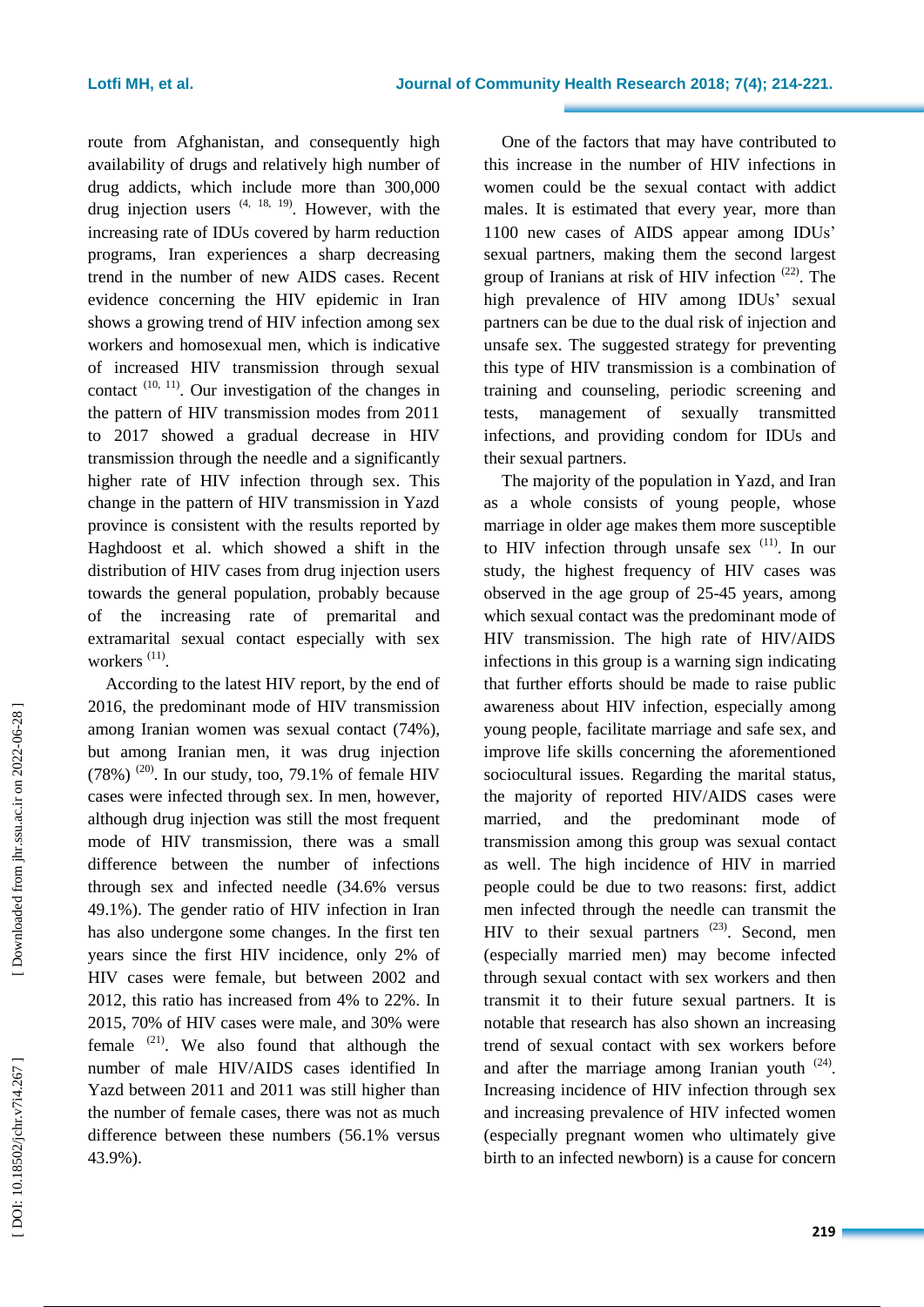and can be a sign of the third wave of HIV epidemic in Iran. Increasing rate of vertical and sexual transmission is expected to cause a shift of infection from high -risk groups to the general population and the innocent victims who do not exhibit high -risk behaviors, most notably the women who are infected by their husbands, or children who inherit the infection from their mothers<sup>(21)</sup>.

Despite the observed decline in the rate of newly HIV/AIDS cases in recent years, one cannot completely rule out the possibility of an unexpected outbreak. Considering that HIV/AIDS cases identified in Yazd from 2011 to 2017 that were mostly sexually transmitted, to prevent HIV epidemic in the general population, healthcare authorities need to lay the legal, cultural , and social groundwork for the development of health services . The populations at risk of sexually transmitted HIV should be targeted in the same way that harm reduction program s target the drug injection users.

#### **Conclusion**

In conclusion, the findings suggest that in recent years, the rate of sexually transmitted HIV/AIDS infections ha s been steadily rising, and sexual contact is becoming the predominant mode of HIV transmission in Yazd in both men and women. Therefore, it is imperative to implement some interventions to reduce the incidence of high -risk sexual behaviors to control the HIV epidemic in this area .

#### **Acknowledgments**

This research project with the code number of 5591 was financially supported by the research council of Shahid Sadoughi University of Medical Sciences, Yazd - Iran. The study was conducted in accordance with the ethical guidelines of the declaration of Helsinki.

#### **Conflict of interest**

The author has no conflict of interest to declare.

#### **References**

- 1.World Health Organization. WHO case definitions of HIV for surveillance and revised clinical staging and immunological classification of HIV -related disease in adults and children. 2007.
- 2.World Health Organization (WHO). HIV/AIDS. Available at : URL:<http://www.who.int/hiv/en/> . Accessed December 9, 2018.
- 3.Maartens G, Celum C, Lewin SR. HIV infection: epidemiology, pathogenesis, treatment, and prevention. The Lancet. 2014; 384(9939): 258 - 271.
- 4.Abu -Raddad LJ, Akala FA, Semini I, et al. Characterizing the HIV/AIDS epidemic in the Middle East and North Africa: time for strategic action. Washington,D.C: World Bank Publications; 2010.
- 5.Joint United Nations Programme on HIV/AIDS (UNAIDS) . Global report : UNAIDS report on the global AIDS epidemic 2010 Available at: URL:

http://www.unaids.org/globalreport/documents/20101123\_GlobalReport\_full\_en.pdf. Accessed December 9, 2018.

- 6.Setayesh H, Roudi -Fahimi F, El Feki S, et al. HIV and AIDS in the Middle East and North Africa. Washington, DC: Population Reference Bureau; 2014.
- 7.Iran national center for AIDS prevention. Available at: URL : <http://aids.ir/Info> . Accessed December 9, 2018.
- 8.Mirzazadeh A, Haghdoost AA, Nedjat S, et al. Accuracy of HIV -Related risk behaviors reported by female sex workers, Iran : A method to quantify measurement bias in marginalized population. AIDS and Behavior. 2013; 17(2): 623 - 631.
- 9.Jahanbakhsh F, Mostafavi E, Haghdoost A. The potential for HIV self -testing in Iran. International Journal of Preventive Medicine. 2015; 6(1): 114 -116.
- 10. Mirzazadeh A, Nedjat S, Navadeh S, et al. HIV and related risk behaviors among female sex workers in Iran: bias adjusted estimates from the 2010 National Bio -Behavoral Survey. AIDS and Behavior. 2014; 18(1): 19 -24.
- 11. Haghdoost A, Mostafavi E, Mirzazadeh A, et al. Modelling of HIV/AIDS in Iran up to 2014. Journal of AIDS and HIV Research. 2011; 3(12): 231 -239.